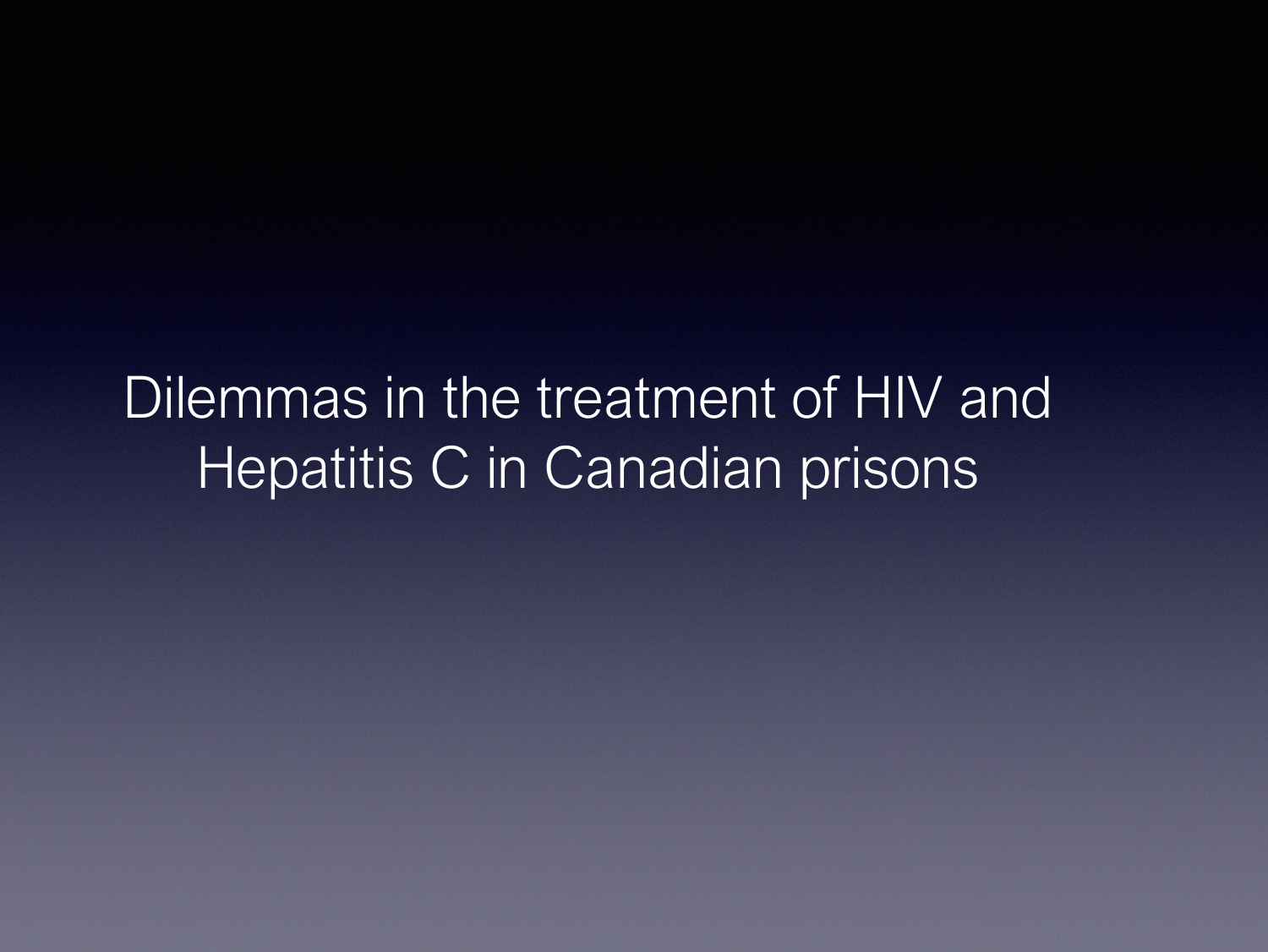#### Prevalence

#### HIV

- 1.66% of all federal prisoners known HIV positive
- Provincial rates vary by province- 1.8-2.1%
- Seroprevalence levels 10 times higher than in the general population.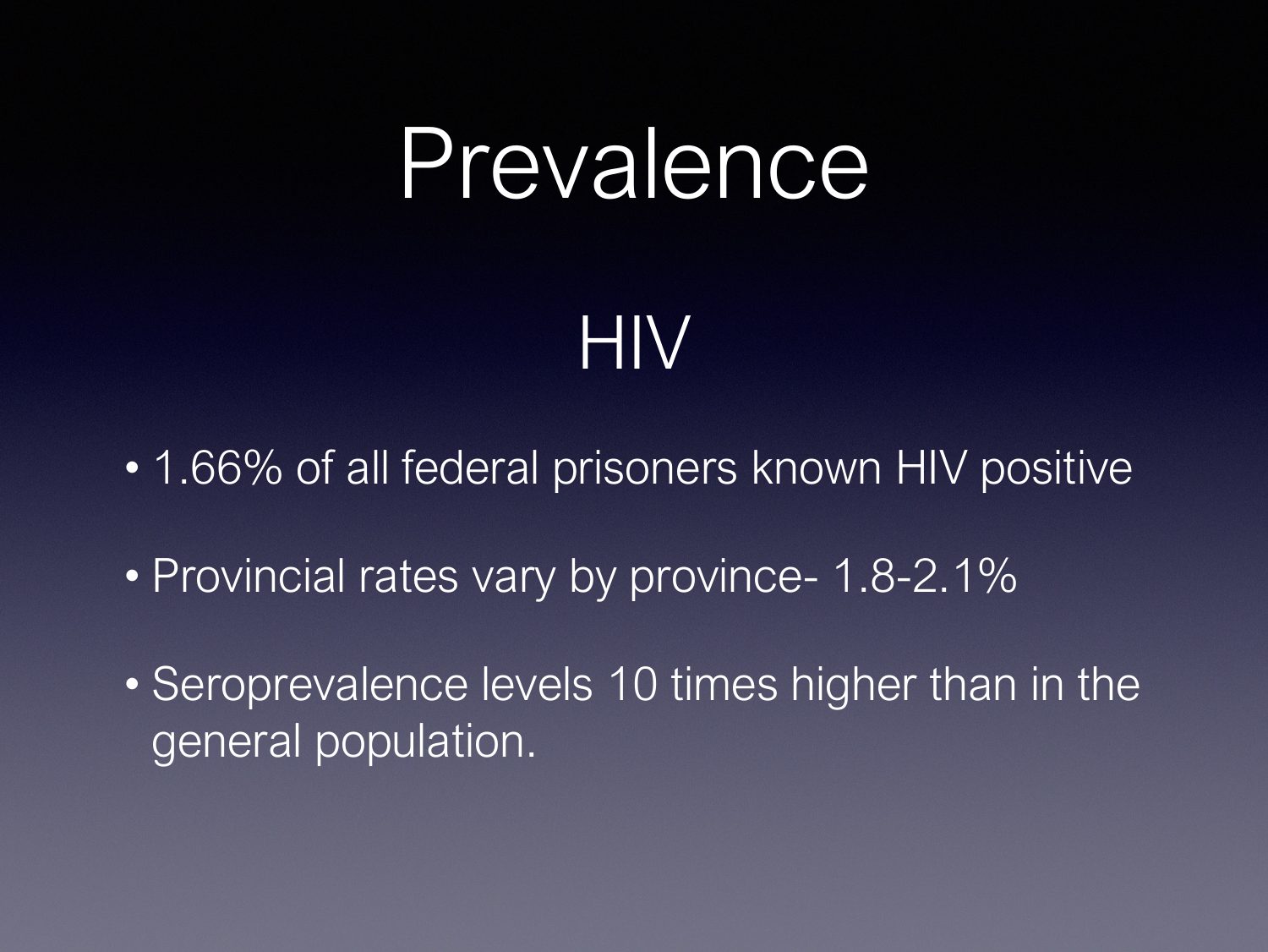# Hepatitis C

- estimated 30% of federal inmates are infected with **HCV**
- Cross provincial rates unknown but as high as 52% in some institutions
- HCV prevalence increasing in prisons
- Gender difference in infection rates
- HCV transmitted much more easily than HIV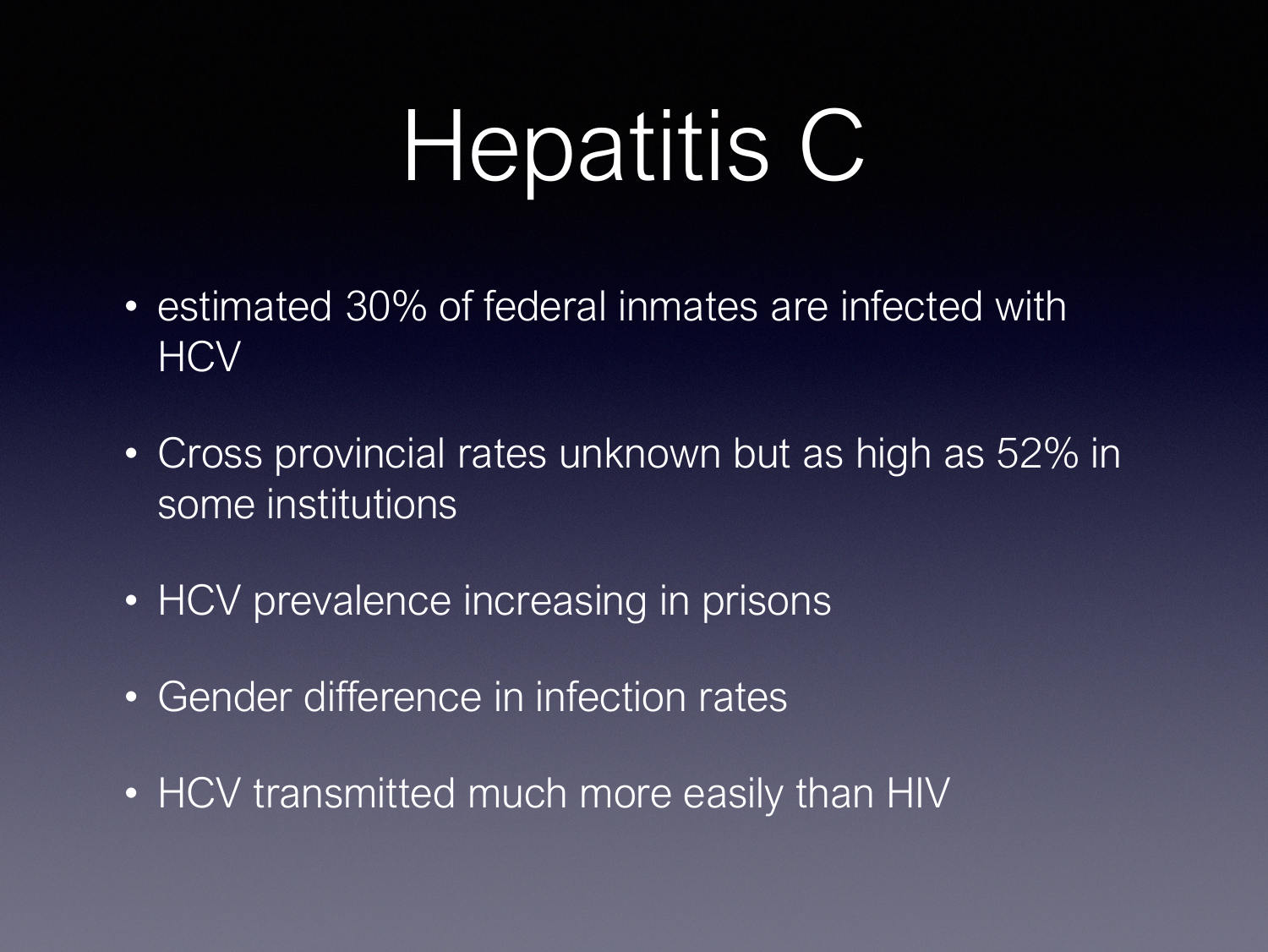#### Transmission in Prison

-Sharing needles -Tattoos -Sexual contact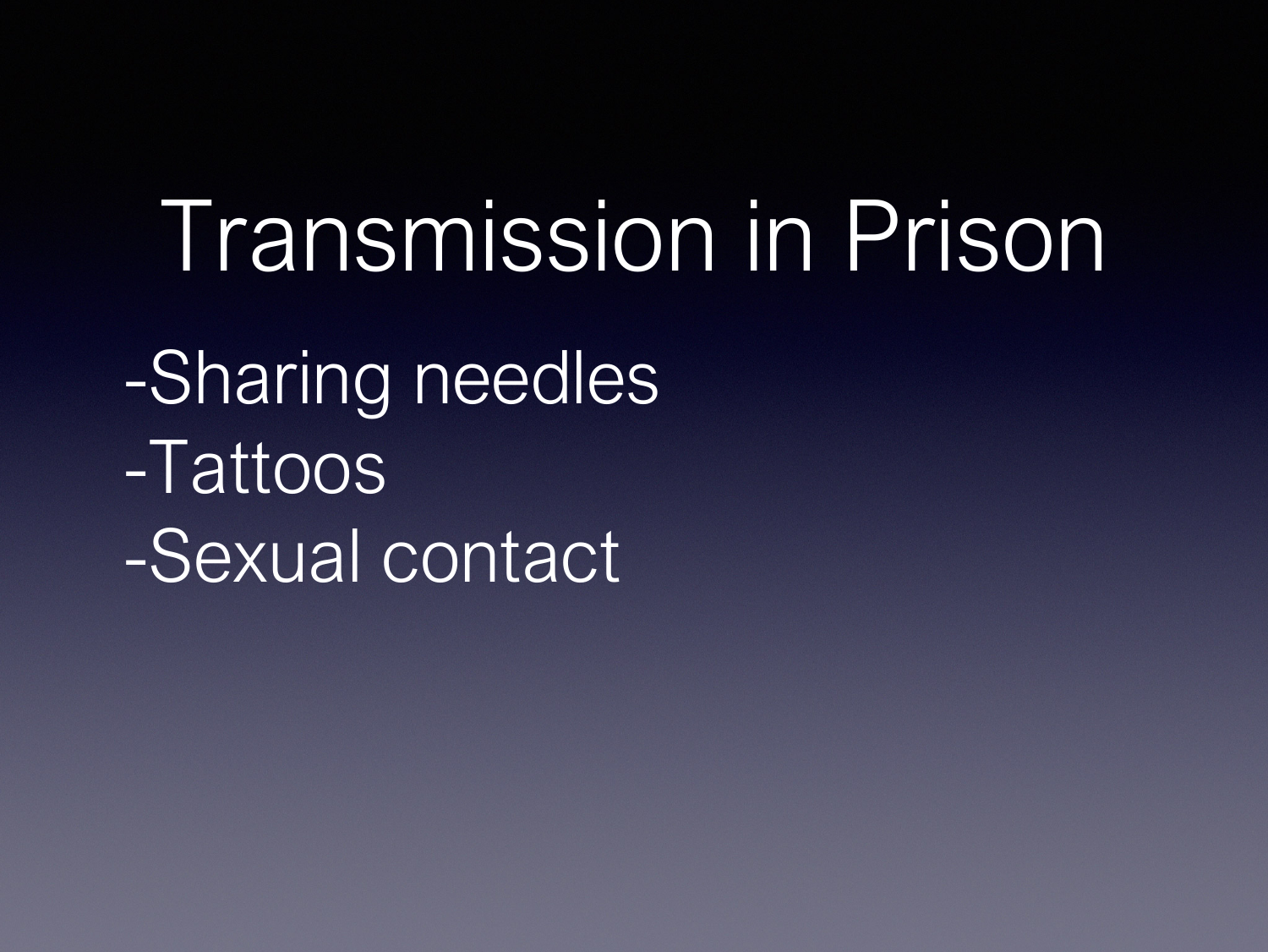### Prevention in Prison

-Condoms have been readily available since 1992 -Bleach has been available since 1994 at Federal institutions.

- -varied availability in provincial facilities
- -Needle exchange programs
- -Methadone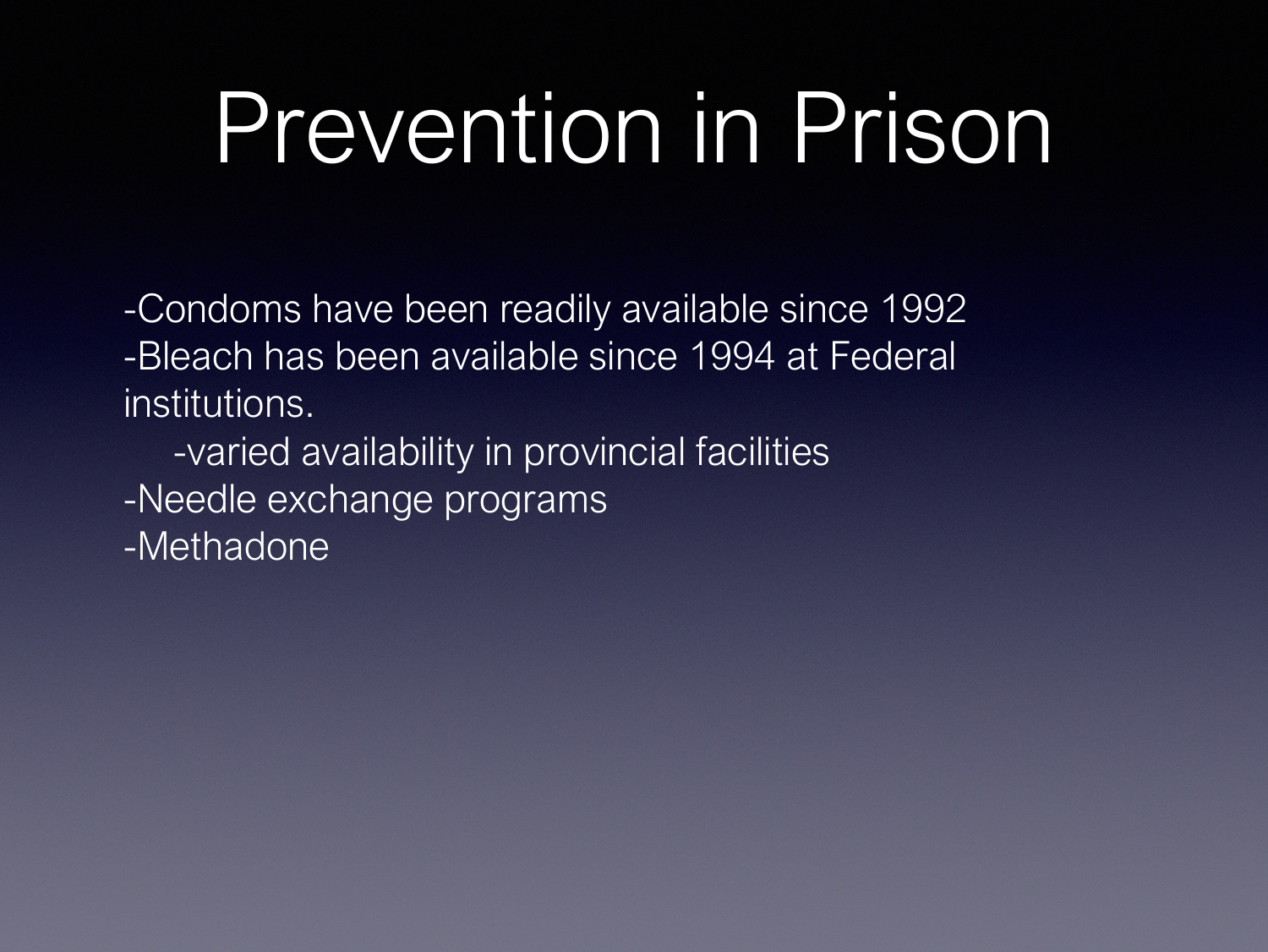# Treatment in Prison

#### HIV- HAART

-many inmates miss doses -receive incorrect dosing -meds not reordered -lock down -stigma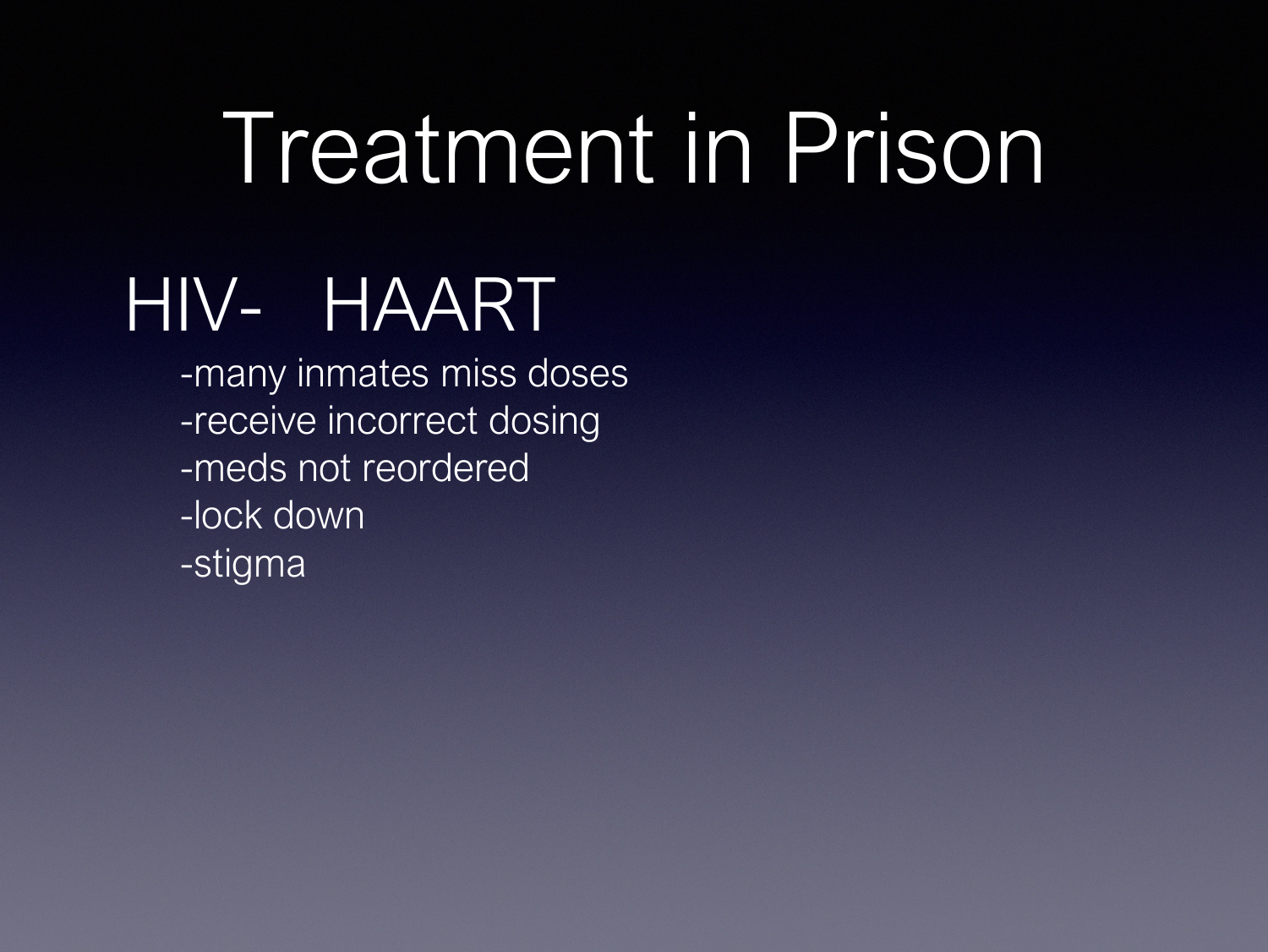# HCV

Decision to treat is complicated Federal vs provincial Acute vs Chronic Stage of disease Cost Side Effects